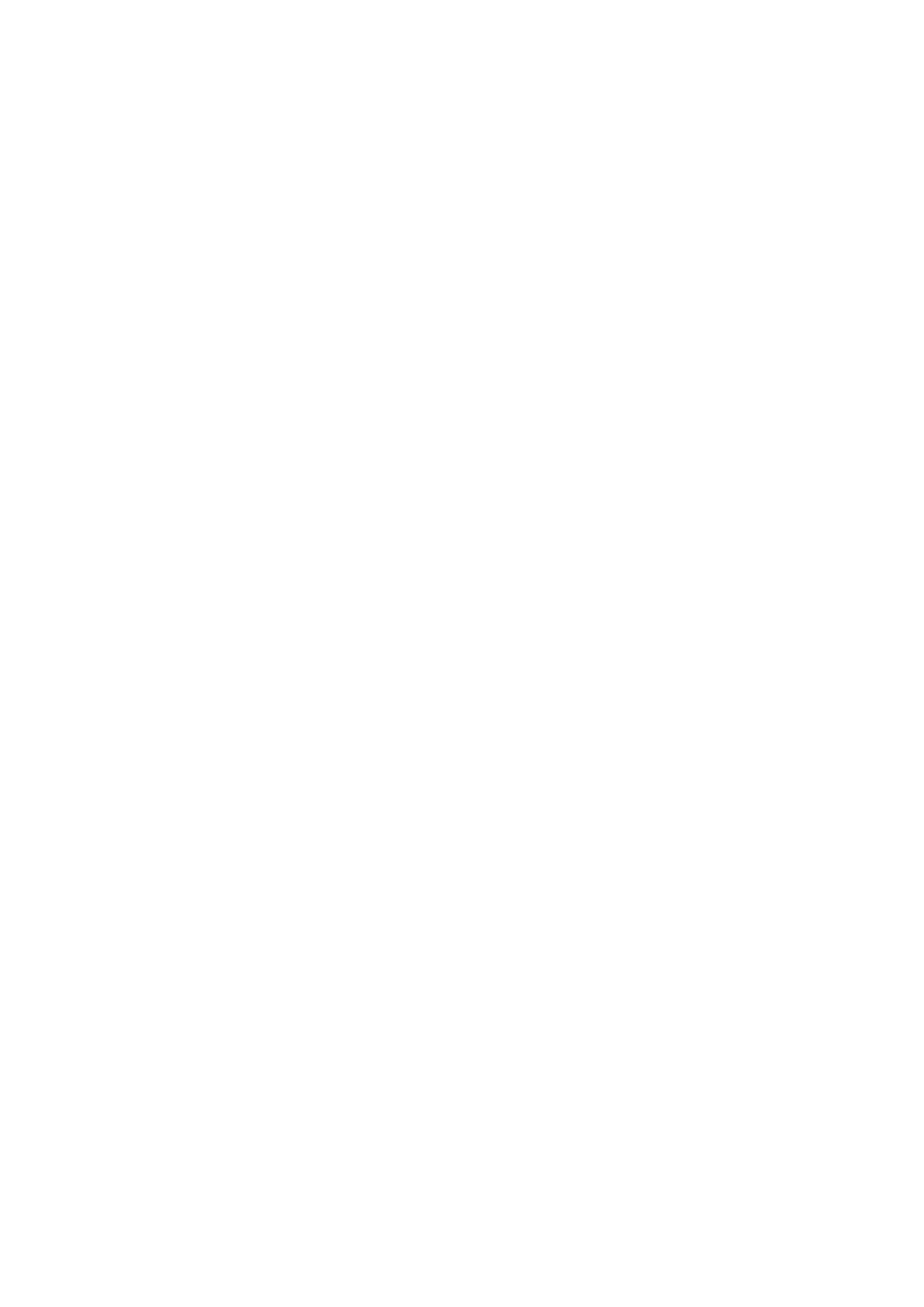## **Patrick Leech**

## **"We have nothing to fear but fear itself": A Comment on M. Night Shyamalan's** *The Village*

In Thomas Hobbes's *Leviathan* (1651), the foundation of the state, or political society, emerges as a direct result of the fear of violence and death in a "state of nature." This hypothetical situation, also termed "war," and famously characterised as one in which life is "nasty, brutish and short," leads egotistical individuals, concerned above all for their security, to make a compact or contract between themselves to renounce much of their individual liberty, and invest power, or the means of legitimately exercising violence, in a sovereign. Political society, for Hobbes, is thus the direct result of fear.

Fear is the crucial impulse, too, in the creating of the "village," the utopian or dystopian community which is the subject of M. Night Shyamalan's film of the same name. This community, it is slowly revealed in the film, is not in fact the nineteenth-century "utopian" community it appears to be, but instead an attempt, on the part of a group of people who had experienced different sorts of violence in 1970s America, to flee from that violent (anarchic) society and set up a safer community, a more hopeful one, with the help of the family money of its main proponent, Edward Walker. As such, it is in some ways an illustration of Hobbes's view of the origin of political society: a gut-felt impulse, fear, leads to the decision to combat the lawless anarchy and violence of the state of nature (or 1970s America in this case) by reconstituting a social order in different terms.

But if fear is crucial to the constitution of Shyamalan's village, it is also crucial to its daily maintenance. The villagers fear the woods, and in particular the fearsome red creatures ("Those We Don't Speak Of" as the villagers call them) who inhabit them. The inhabitants are kept within the bounds of the village and separated from the towns by their fear of the consequences of entering Covington Woods, where Those We Do Not Speak Of live. It is only late in the film, when the real nature of the utopian community becomes clear to the viewer, that it also emerges that the fearsome red creatures are the inventions of the very founders and leaders of the village, the Elders, who dress up as the creatures to frighten the other inhabitants of the village.

There are thus two levels of fear, or, better, two groups which feel different fears and feel them differently. One group is that of the Elders, who constituted the community as a result of their fear of violence and anarchy in the America they fled from. We may say also that their desire to maintain the society they have set up is likewise governed by their memory of this fear – preserved in the photographs of their previous lives which they have stored away in locked boxes. The other group is constituted by the other villagers, who, although this is never made explicit in the film, are presumably the second generation, the children of the Elders. Their fear is not of anarchic, violent society (of which they know nothing), but of the unknown, or hardly known, creatures of the woods, unspoken of and thus in some senses beyond knowledge or rational explanation.

There are, then, two major disparities in Shyamalan's village: regarding fear and knowledge. The Elders can hardly fear the monsters of their own creation; they have only the memory of their fear in the warlike, insecure America they came from. The fears of the others in the village, on the other hand, are the result of the threat of violence from the creatures in the woods, a threat deliberately created by the Elders as a mechanism to maintain the community. In other words, there has been a shift in the location of violence (and fear). Fear is no longer of egotistical and potentially violent neighbours, as in the anarchic society the Elders fled from, but instead of monsters created by society itself (or rather a small, governing section of society). The threat of violence in the new community, then, furthers the ultimate ends (peace and security) of the community as a whole. As a representation of the function of the monopoly of violence by the state, it closely parallels Hobbes's own account.

A further price for this security, clearly, is the parallel disparity in knowledge. The Elders have a "true" knowledge both of the origins of their society and of the means of its maintenance through fear, whereas the others have neither. They do not know where they have come from (except, in a very general sense, it is implied, from the "towns"), and their knowledge of Those We Don't Speak Of is based on deception.

The idea of a society based on a necessary fiction, it seems to me, points us in the direction of the notion of the constructivist nature of human society. Leaving aside our responses to the nature or quality of the fiction constructed (in particular its exploitation of fear), the idea that the institutions of human society can be shaped, or indeed created *ex novo*, in response to dysfunctions in existing society celebrates a sense of human agency, a sense of the possibility of articulating and realising projects. Again leaving aside the criticisms of the whole notion of utopian political projects (thinking, for example, of Edmund Burke or, more recently, Jacob Talmon), this is surely a hopeful and positive view of humanity and its capacity to regenerate itself, to lift itself out of history. Hope, as one of the Elders says in the film, was one of the founding impulses of the village. In this sense, at least, the film is a valid representation of the radical nature of the utopian project.

If the project itself, the way that the community was set up by means of a foundational compact and a desire to create a new and better society, has positive and, we may say, progressive elements, clearly the nature of the society itself is hierarchical and oppressive. If we accept the premise of fear, this patriarchal, ordered society is a legitimate, conservative-realist response to the anarchy of modernity. The Elders give up the hope of an open society based on an equal access to knowledge and truth in exchange for an ordered society based not on freedom but on security. Their society is thus based on what is perceived to be the lesser of two evils – a protective, hierarchical but safe society based on deceit, rather than a free, democratic but unsafe one in which knowledge is available to all. It would seem, in this reading, that the film embraces a sense of the need for limits to freedom, democracy and knowledge, as well as for deceit on the part of the sovereign, in the interests of general security. As such, the film embodies a political vision fully appropriate to certain perceptions of the world in the early twenty-first century, perhaps as Hobbes's own vision mirrored the fears and uncertainties of seventeenth-century Europe.

## **Works Cited**